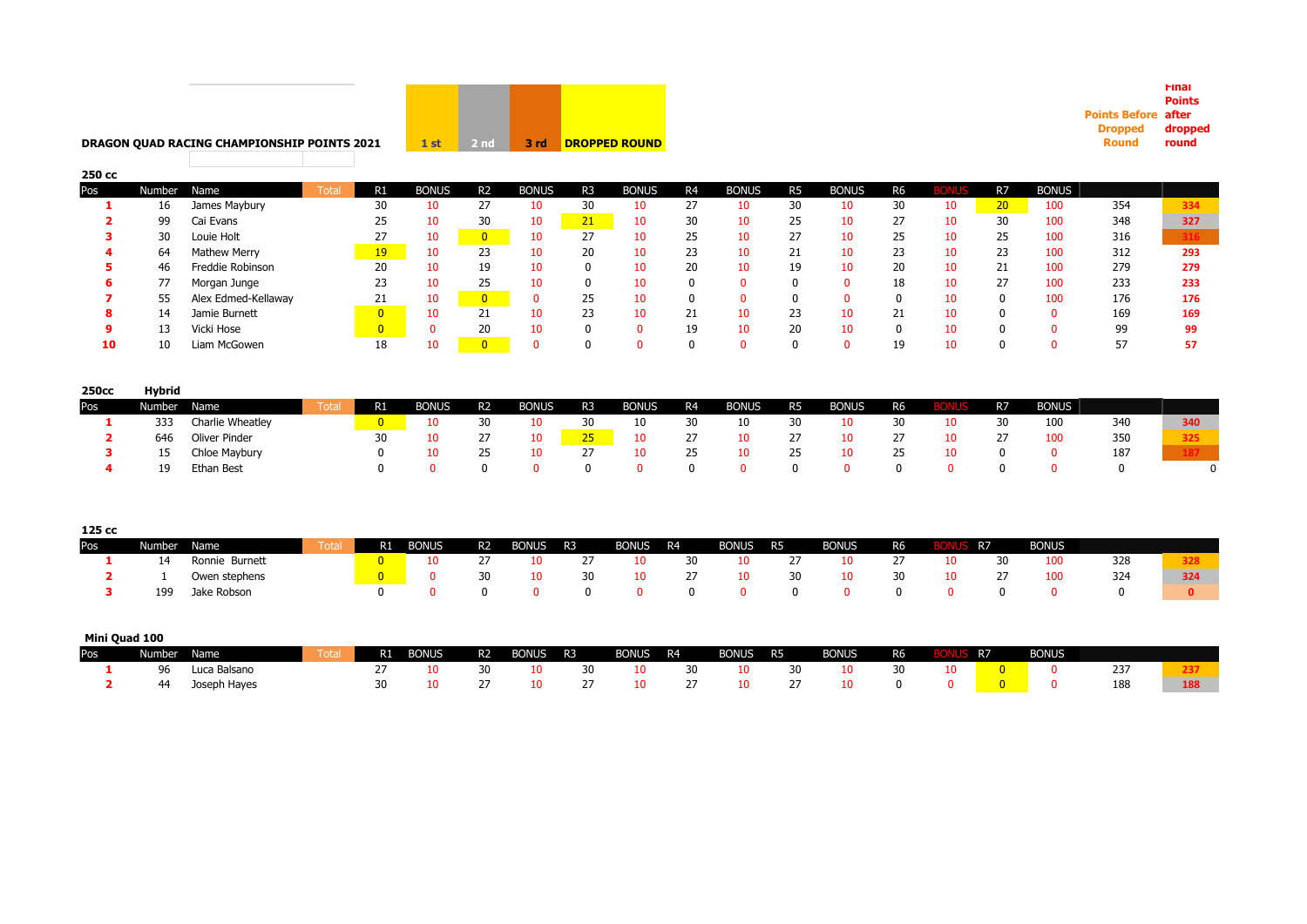|              | ۵4     | Reuben Patterson |       |    |              |                |              |    |              | $\Omega$ |              |           |              |    |     |           |              | 0   |     |
|--------------|--------|------------------|-------|----|--------------|----------------|--------------|----|--------------|----------|--------------|-----------|--------------|----|-----|-----------|--------------|-----|-----|
| Mini Quad 90 |        |                  |       |    |              |                |              |    |              |          |              |           |              |    |     |           |              |     |     |
| Pos          | Number | Name             | Total | R1 | <b>BONUS</b> | R <sub>2</sub> | <b>BONUS</b> | R3 | <b>BONUS</b> | R4       | <b>BONUS</b> | <b>R5</b> | <b>BONUS</b> | R6 |     | <b>R7</b> | <b>BONUS</b> |     |     |
|              | 88     | Luke Waddington  |       |    |              | 30             | 10           | 30 | 10           | 30       | 10           | 30        | 10           | 30 | 10. | 30        | 100          | 340 | 340 |
|              | 14     | Oliver Willsher  |       | 30 | 10           | 25             |              | 25 | 10           | 25       | 10           | 25        | 10           | 27 | 10  | 25        | 100          | 342 | 317 |
|              | 112    | Izzy Lloyd       |       |    |              |                |              |    | 10           | 27       |              |           | 10           |    |     |           |              | 148 |     |

# **Mini Quad 50**

| Pos | Number | Name                  | Total | R1 | Bonus | R <sub>2</sub> | <b>BONUS</b> | R <sub>3</sub> | <b>BONUS</b> | R <sub>4</sub> | <b>BONUS</b> | R <sub>5</sub> | <b>BONUS</b> | <b>R6</b> |    | R <sub>7</sub> | <b>BONUS</b> |     |     |
|-----|--------|-----------------------|-------|----|-------|----------------|--------------|----------------|--------------|----------------|--------------|----------------|--------------|-----------|----|----------------|--------------|-----|-----|
|     | -83    | Wiliam Pinder         |       | 30 |       | 23             |              |                |              | 25             |              |                |              |           |    |                | 100          | 343 | 322 |
|     | 23     | Harry Barker          |       |    |       | 30             |              |                |              | 27             |              | 25.            |              | رے        | 10 | 21<br>$-1$     | 100          | 340 | 319 |
|     | 19     | Alfie Chew            |       |    |       |                |              |                |              | 30             | 10           | 30             |              | ٦n        |    | 23             | 100          | 309 |     |
|     |        | <b>Tyler Willcock</b> |       |    |       | 25             |              |                |              | 23             |              | 23             | πn           | 21        | 10 | $\mathcal{L}I$ | 100          | 325 | 304 |
|     |        | Jaxon-Blu Butcher     |       |    |       |                |              | 30             | 10           | $\overline{0}$ |              | <u>_ _</u>     | ΙU           | 25        |    | 25             | 100          | 303 | 303 |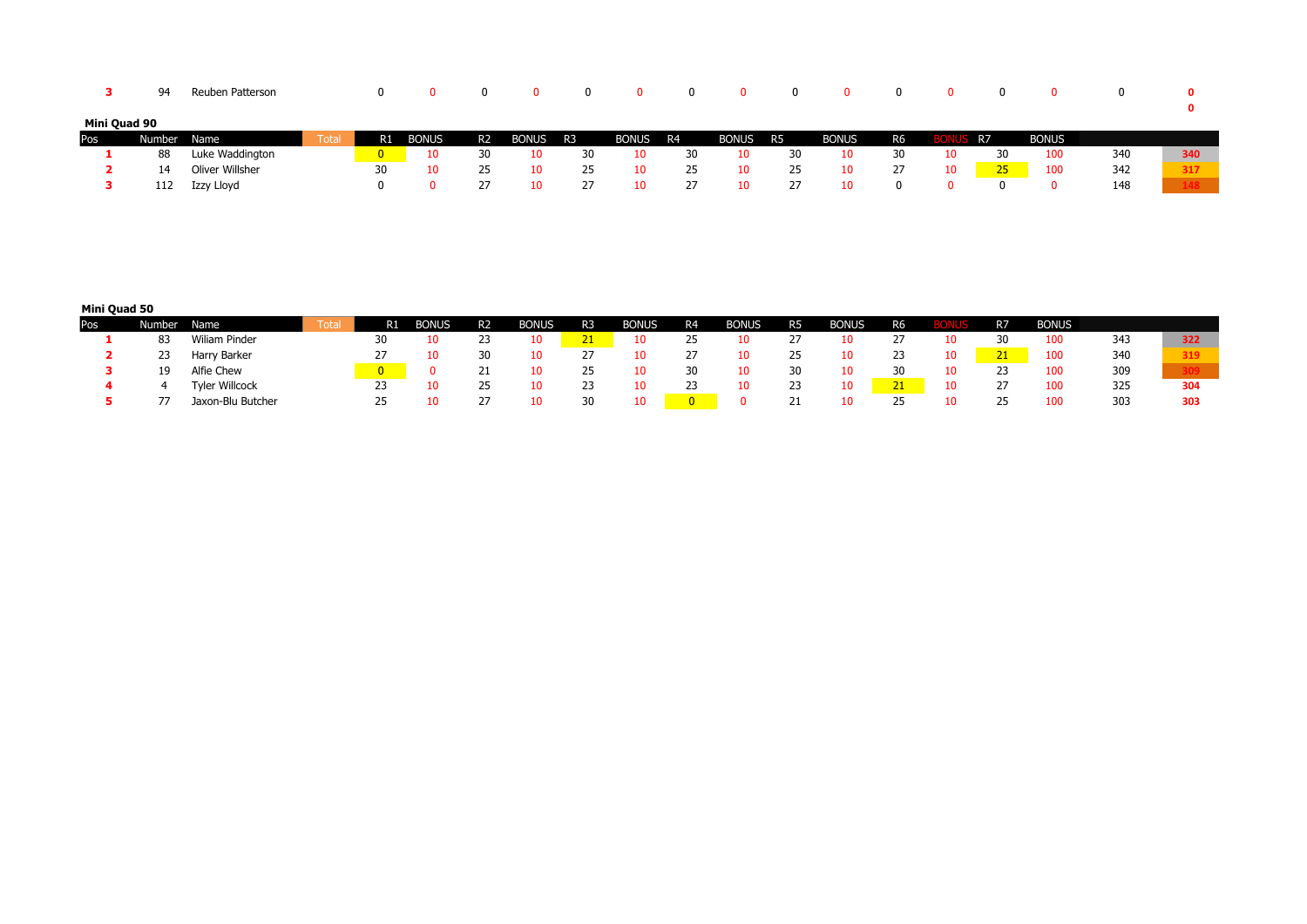### **Adult Expert +**

| Pos | Number | Name         | Total | R1 | Bonus | R <sub>2</sub> | <b>BONUS</b> | R <sub>3</sub> | <b>BONUS</b> | R <sub>4</sub> | <b>BONUS</b> | R5 | <b>BONUS</b> | R <sub>6</sub> |    | R <sub>7</sub> | <b>BONUS</b> |     |     |
|-----|--------|--------------|-------|----|-------|----------------|--------------|----------------|--------------|----------------|--------------|----|--------------|----------------|----|----------------|--------------|-----|-----|
|     | 24     | Jamie Morgan |       | 30 | 10    | 30             | 10           | 30             | 10           | 30             | 10           |    | 10           | 30             | 10 | 27             | 100          | 367 | 340 |
|     | 33     | Tiago Gomes  |       | 25 | 10    | 25             | 10           | 25             | 10           |                |              |    |              |                |    | 30             | 100          | 235 | 235 |
|     | 555    | Jonny Kelly  |       |    | 10    | 27             |              |                | 10           | $\overline{0}$ | 0            |    |              |                |    |                |              | 111 | 111 |
|     | 74     | Jack Naylor  |       | 23 | 10    | 23             |              |                |              |                |              |    |              |                |    |                |              | 66  | 66  |
|     |        | Alex Bethell |       |    |       |                |              |                |              |                |              |    |              |                |    |                |              |     |     |
|     | 15     | John Robson  |       |    |       |                |              |                |              |                |              |    |              |                |    |                |              |     |     |
|     |        | Harry Miller |       |    |       |                |              |                |              |                |              |    |              |                |    |                |              |     |     |
|     | 201    | Zak Orchard  |       |    |       |                |              |                |              |                |              |    |              |                |    |                |              |     |     |

#### **Adult Expert**

| Pos | Number. | Name            | Total | R1 | <b>BONUS</b> | R <sub>2</sub> | <b>BONUS</b> | R3 | <b>BONUS</b> | R4 | <b>BONUS</b> | R <sub>5</sub> | <b>BONUS</b> | <b>R6</b> | BOI | R7    | <b>BONUS</b> |     |     |
|-----|---------|-----------------|-------|----|--------------|----------------|--------------|----|--------------|----|--------------|----------------|--------------|-----------|-----|-------|--------------|-----|-----|
|     | 10      | Jake Best       |       |    |              |                |              |    | 10.          | 30 | 10.          | 30             | 10           | 25        | 10  | $-25$ | 100          | 354 | 329 |
|     | 701     | Tom Stevens     |       |    |              | 30             |              |    |              | 0  |              |                | 10           |           |     | 30    | 100          | 284 | 284 |
|     | 80      | John Chew       |       |    |              |                |              |    |              |    |              |                |              |           | 10  |       | 100          | 164 | 164 |
|     | 16      | Laurence Stopps |       |    |              |                |              |    |              |    |              |                |              | 30        | 10  |       |              | 40  |     |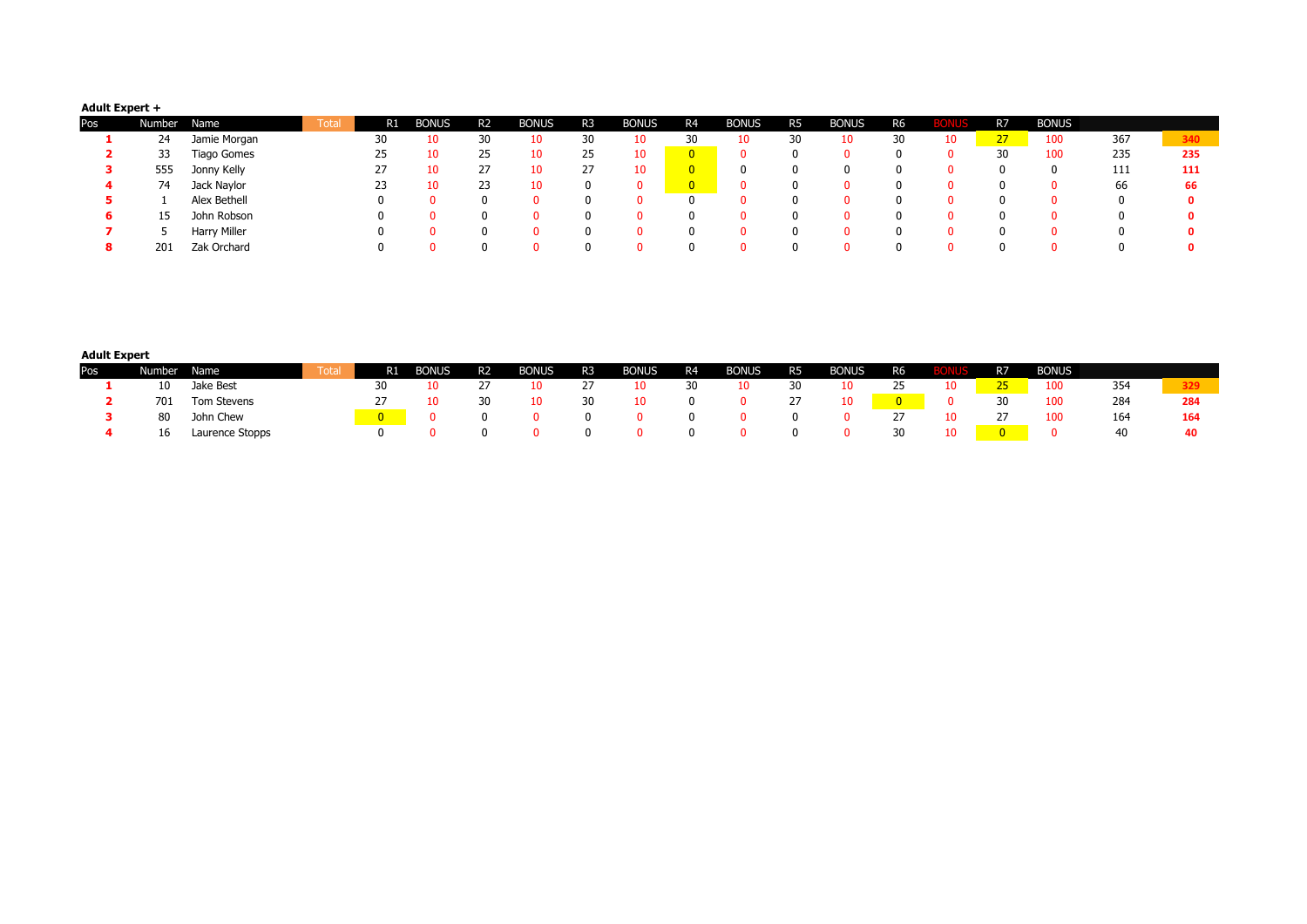| <b>Adult Clubman</b> |        |                        |      |                |              |                |              |                |              |                |              |                |              |                |              |                |              |     |     |
|----------------------|--------|------------------------|------|----------------|--------------|----------------|--------------|----------------|--------------|----------------|--------------|----------------|--------------|----------------|--------------|----------------|--------------|-----|-----|
| Pos                  | Number | Name                   | Tota | R1             | <b>BONUS</b> | R <sub>2</sub> | <b>BONUS</b> | R <sub>3</sub> | <b>BONUS</b> | R <sub>4</sub> | <b>BONUS</b> | R <sub>5</sub> | <b>BONUS</b> | R <sub>6</sub> | <b>BONUS</b> | R7             | <b>BONUS</b> |     |     |
|                      | 40     | Jack Evans             |      | 0              |              | 27             | 10           | 27             | 10           | 30             | 10           | 30             | 10           | 25             | 10           | 25             | 100          | 314 | 314 |
|                      | 58     | Paul Robinson          |      | 25             | 10           | $\overline{0}$ | 10           | 23             | 10           | 23             | 10           | 25             | 10           | 21             | 10           | 21             | 100          | 298 | 298 |
|                      | 222    | <b>Bradley Johnson</b> |      | 30             | 10           | $\overline{0}$ | 10           | 30             | 10           | 0              | $\mathbf{0}$ | 27             | 10           | 30             | 10           | 30             | 100          | 297 |     |
|                      | 39     | Michael Pittaway       |      | 23             | 10           | 21             | 10           | 21             | 10           | 20             | 10           | 21             | 10           | 20             | 10           | $\overline{0}$ | 100          | 286 | 286 |
|                      | 278    | Kevin Mortimer         |      | $\overline{0}$ | 10           | 25             | 10           | 19             | 10           | 27             | 10           |                | 10           | 23             | 10           | 23             | 100          | 277 | 277 |
|                      | 114    | Paul Bennett           |      |                |              | 20             | 10           | 25             | 10           | 21             | 10           | 20             | 10           | 20             | 10           | 19             | 100          | 275 | 275 |
|                      | 31     | Harvey Moore           |      |                |              | 30             | 10           |                |              | 25             | 10           | 23             | 10           | 27             | 10           | 27             | 100          | 272 | 272 |
|                      | 193    | Ryan Johnson           |      |                |              |                | 10           | 20             | 10           | 0              |              |                | 10           | 19             | 10           | 20             | 100          | 199 | 199 |
|                      | 46     | Dean Johnson           |      | $\overline{0}$ |              | 18             | 10           | 18             | 10           | 0              |              |                | 10           | 0              | 10           | 18             | 100          | 194 | 194 |
| 10                   | 88     | Daniel Evans           |      | 27             | 10           | 19             | 10           | $\overline{0}$ | 10           | 0              |              |                |              | $\Omega$       | $\Omega$     |                | $\mathbf{0}$ | 76  | 76  |
| 11                   | 33     | Ryan Rogers            |      | 21             | 10           | 23             | 10           | $\overline{0}$ |              | $\mathbf{0}$   |              |                |              | $\Omega$       |              |                |              | 64  | 64  |
| 12                   | 18     | Anthony Page           |      |                | 10           |                | $\Omega$     |                |              | $\mathbf{0}$   |              |                |              | O              |              |                |              | 10  |     |
| 13                   | 125    | Harry Brennan          |      |                |              |                |              |                |              | 0              |              |                |              |                |              |                |              |     |     |
| 14                   | 797    | Morton Jones           |      |                |              |                |              |                |              | 0              |              |                |              |                |              |                |              |     |     |
| 15                   | 85     | Jack Powell            |      |                |              |                |              |                |              | O              |              |                |              |                |              |                |              |     |     |
| 16                   | 172    | Dale Roberts           |      |                |              |                |              |                |              | 0              |              |                |              |                |              |                |              |     |     |

| <b>Adult Sportsman</b> |        |                    |       |                |              |                |       |                |              |    |              |                |              |    |            |              |     |     |
|------------------------|--------|--------------------|-------|----------------|--------------|----------------|-------|----------------|--------------|----|--------------|----------------|--------------|----|------------|--------------|-----|-----|
| Pos                    | Number | Name               | Total | R1             | <b>BONUS</b> | R2             | Bonus | R <sub>3</sub> | <b>BONUS</b> | R4 | <b>BONUS</b> | R <sub>5</sub> | <b>BONUS</b> | R6 | R7         | <b>BONUS</b> |     |     |
|                        |        | Liam Griffiths     |       |                |              | $\mathcal{L}I$ | 10    | 30             | ∡O⊥          | 25 | 10           |                |              | 23 | رے         | 100          | 307 | 307 |
|                        | 999    | Tom Bishop         |       | $\mathcal{L}I$ |              | 21             | 10    |                |              | 27 |              |                |              | 30 | 30         | 100          | 295 | 295 |
|                        | 106    | Andy Price         |       | 30             |              |                | 10    |                |              | 30 | 10           | 25             |              | 27 | <u>_ _</u> | 100          | 283 | 283 |
|                        |        | Craig Stephens     |       | $\Omega$       |              |                | 10    |                |              | 23 | 10           | 30             |              | 0  | <u>_</u>   | 100          | 255 | 255 |
|                        | 816    | Borja Castro       |       | 0              |              | 30             | 10    | ت              |              |    |              |                |              | 25 |            | 100          | 232 | 232 |
|                        |        | <b>Kev Wilcock</b> |       | 25             |              |                | 10    |                |              |    |              |                |              |    | 20         | 100          | 175 | 175 |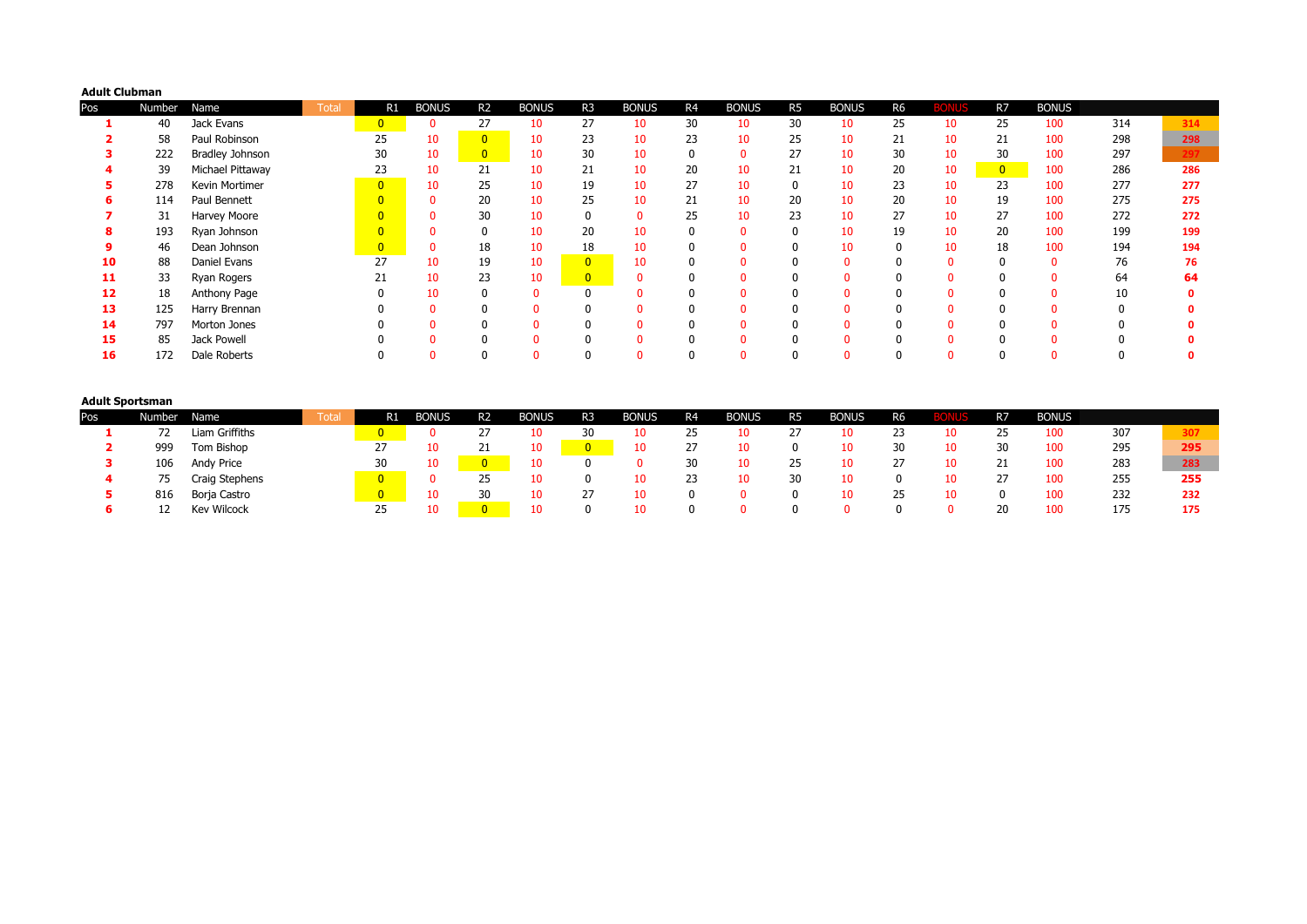### **Adult 4x4 Clubman**

| Pos | Number | Name             | <b>Total</b> | R1 | <b>BONUS</b> | <b>R2</b> | <b>BONUS</b> | R <sub>3</sub> | <b>BONUS</b> | R <sub>4</sub> | <b>BONUS</b> | R <sub>5</sub> | <b>BONUS</b> | R <sub>6</sub> | BIOI | R <sub>7</sub> | <b>BONUS</b> |     |     |
|-----|--------|------------------|--------------|----|--------------|-----------|--------------|----------------|--------------|----------------|--------------|----------------|--------------|----------------|------|----------------|--------------|-----|-----|
|     | 104    | Harry Stevens    |              | 30 |              | 30        | 10           | 30             | 10           | 30             | 10           |                | 10           | 23             | 10   |                | 100          | 333 | 333 |
|     | 99     | Joe Bacon        |              | 25 |              | 27        | 10           | 19             | 10           | 25             | 10           | 25.            | 10           | 30             | 10   |                | 100          | 311 | 311 |
|     | 55     | Daniel Teal      |              |    |              | 25        | 10           | 25             | 10           | 27             | 10           | 23             | 10           | 21             | 10   |                | 100          | 281 | 281 |
| 4   | 69     | Stefan Cook      |              | 23 |              |           | 10           |                |              |                |              |                | 10           | 25             |      |                |              | 152 | 152 |
|     | 424    | Laura Linton     |              |    |              |           |              | 23             |              |                |              |                |              | 27             |      |                |              | 107 | 107 |
| 6.  | 27     | John Keys        |              |    |              | 23        | 10           | 21             |              |                |              |                |              | n.             |      | 27             | 100          | 191 | 191 |
|     | 61     | Colin Burnett    |              |    |              |           |              | 20             |              |                |              |                |              |                |      |                |              | 30  | 30  |
|     | 44     | George Patterson |              |    |              |           |              |                |              |                |              |                |              |                |      | 30             | 100          | 140 | 140 |

# **Adult 4x4 Expert**

| Pos | Number | Name                 | <b>Total</b> | R1 | <b>BONUS</b> | <b>R2</b> | <b>BONUS</b> | R3   | <b>BONUS</b> | R4 | <b>BONUS</b> | R <sub>5</sub> | <b>BONUS</b> | R6 |    | R7 | <b>BONUS</b> |       |       |
|-----|--------|----------------------|--------------|----|--------------|-----------|--------------|------|--------------|----|--------------|----------------|--------------|----|----|----|--------------|-------|-------|
|     | 50     | Simon David          |              | 30 |              | 30        | 10           | 27   |              | 21 | 10           |                | 10           | 27 | 10 | 27 | 100          | 322   | 322   |
|     | 181    | Graham Guy           |              | 27 | 10           | 25        | 10           | 25   |              | 25 | 10           | 30             | 10           | 25 |    | 25 | 100          | 342   | 317   |
|     | 55     | Harry Hinckley       |              | ᅩ  | 10           |           |              | 10.5 |              | 27 | 10           | 25             | 10           | 21 | 10 | 0  | 100          | 254.5 | 254.5 |
|     | 265    | Kevin Watson         |              | 25 | 10           |           |              |      |              |    |              |                |              |    |    | 30 | 100          | 175   | 175   |
|     | 111    | Steve Atkins         |              | 23 | 10           |           |              | 30   |              |    |              |                |              | 30 | 10 |    |              | 113   | 113   |
| 6   | 711    | <b>Stuart Marley</b> |              |    |              | 27        | 10           | 23   |              |    |              |                |              | 23 |    |    |              | 103   | 103   |
|     | 113    | Jason Wildman        |              | 0  |              |           |              |      |              | 30 | 10           |                | 10           |    |    |    |              | 93    | 93    |
| 8   | 443    | Nick Key             |              |    |              |           |              |      |              |    |              |                | 10           | 20 | 10 |    |              | 67    | 67    |
|     | 66     | Richard Harvey       |              |    |              |           |              |      |              | 23 |              |                | 10           |    |    |    |              | 63    |       |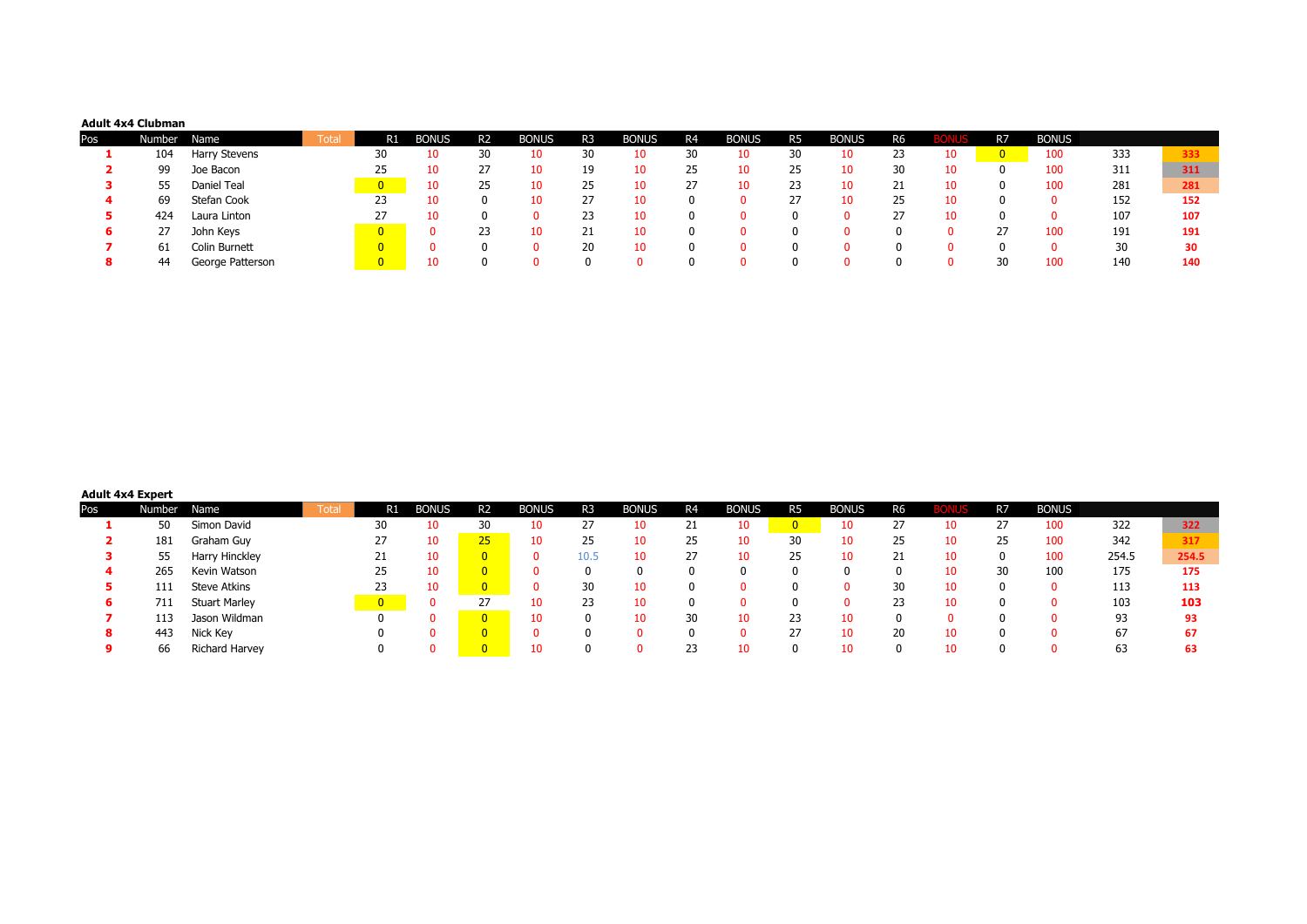Note \* 50% points awarded as less than half of the winners number of laps were completed.

**Adult 4x4 Lights**

| Pos | Number | Name                  | Total | R1 | <b>BONUS</b> | R2 | <b>BONUS</b> | R <sub>3</sub> | <b>BONUS</b> | R4             | <b>BONUS</b> | R <sub>5</sub> | <b>BONUS</b> | R <sub>6</sub> |    | R7 | <b>BONUS</b> |     |     |
|-----|--------|-----------------------|-------|----|--------------|----|--------------|----------------|--------------|----------------|--------------|----------------|--------------|----------------|----|----|--------------|-----|-----|
|     | 371    | Neil Martin           |       | 30 | 10           |    |              |                |              | 30             | 10           | 30             | ΙU           |                | 10 | 30 | 100          | 364 | 337 |
|     |        | Shaun Wealleans       |       |    |              | 30 |              | 30             |              | $\mathcal{L}I$ | 10           |                |              |                | 10 |    |              | 191 | 191 |
|     | 212    | <b>Stuart Mowbray</b> |       |    |              |    |              |                |              | 0              |              |                |              |                |    |    |              | رد  |     |
|     | 418    | John Page             |       |    |              |    |              |                |              | $^{(1)}$       |              |                |              |                |    |    |              | 10  |     |